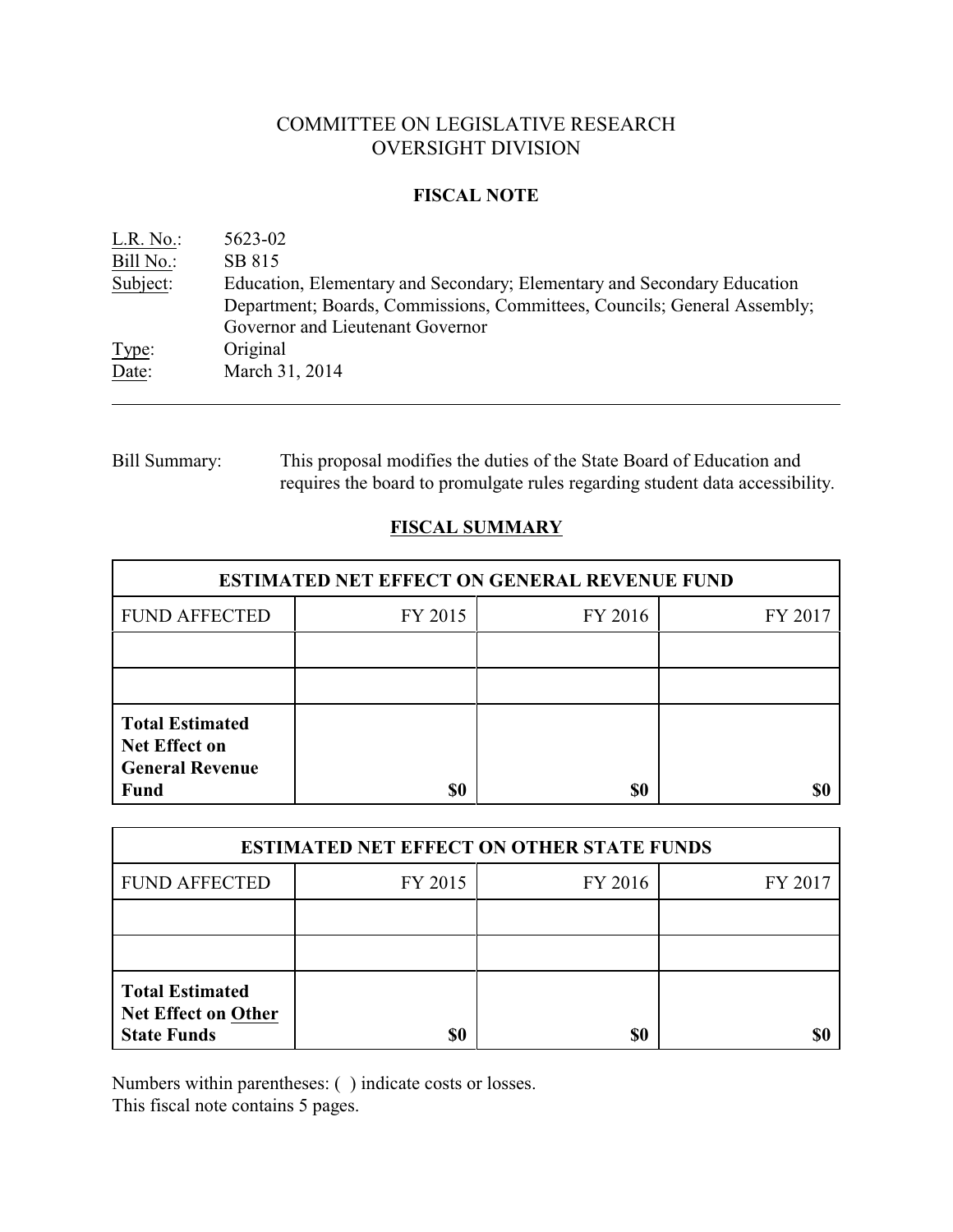L.R. No. 5623-02 Bill No. SB 815 Page 2 of 5 March 31, 2014

| <b>ESTIMATED NET EFFECT ON FEDERAL FUNDS</b> |         |         |         |  |  |
|----------------------------------------------|---------|---------|---------|--|--|
| <b>FUND AFFECTED</b>                         | FY 2015 | FY 2016 | FY 2017 |  |  |
|                                              |         |         |         |  |  |
|                                              |         |         |         |  |  |
| <b>Total Estimated</b><br>Net Effect on All  |         |         |         |  |  |
| <b>Federal Funds</b>                         | \$0     | \$0     |         |  |  |

| <b>ESTIMATED NET EFFECT ON FULL TIME EQUIVALENT (FTE)</b>    |         |         |         |  |
|--------------------------------------------------------------|---------|---------|---------|--|
| <b>FUND AFFECTED</b>                                         | FY 2015 | FY 2016 | FY 2017 |  |
|                                                              |         |         |         |  |
|                                                              |         |         |         |  |
| <b>Total Estimated</b><br><b>Net Effect on</b><br><b>FTE</b> |         |         |         |  |

 $\Box$  Estimated Total Net Effect on All funds expected to exceed \$100,000 savings or (cost).

 $\Box$  Estimated Net Effect on General Revenue Fund expected to exceed \$100,000 (cost).

| <b>ESTIMATED NET EFFECT ON LOCAL FUNDS</b> |         |         |       |  |
|--------------------------------------------|---------|---------|-------|--|
| FUND AFFECTED                              | FY 2015 | FY 2016 | FY 20 |  |
| Local Government                           | \$0     | \$0     | \$0   |  |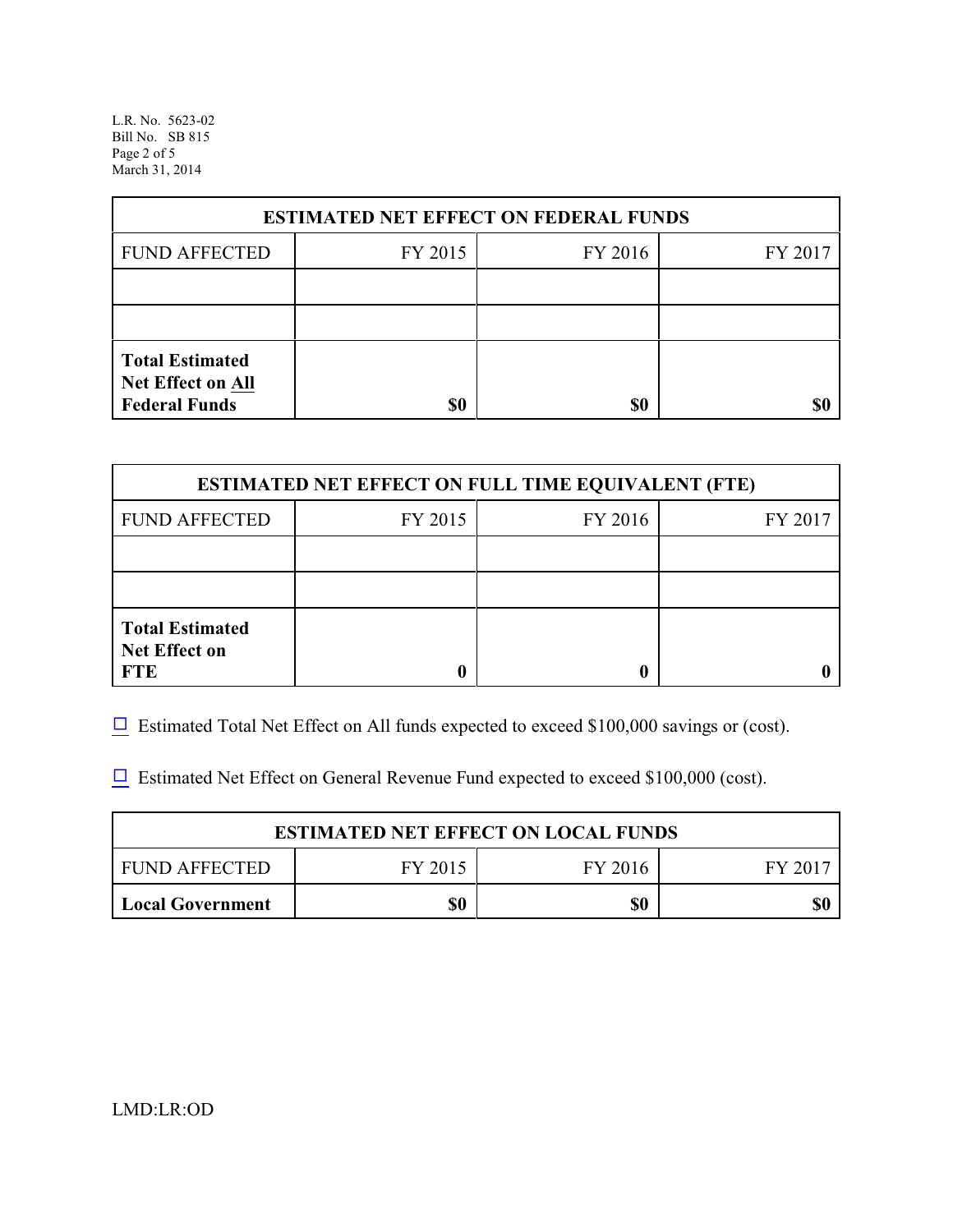L.R. No. 5623-02 Bill No. SB 815 Page 3 of 5 March 31, 2014

## **FISCAL ANALYSIS**

## ASSUMPTION

Officials from the **Joint Committee on Administrative Rules (JCAR)** stated this proposed legislation is not anticipated to cause a fiscal impact to JCAR beyond its current appropriation.

According to officials from the **Office of Secretary of State (SOS)**, many bills considered by the General Assembly include provisions allowing or requiring agencies to submit rules and regulations to implement the act. The SOS's office is provided with core funding to handle a certain amount of normal activity resulting from each year's legislative session. The fiscal impact for this fiscal note to Secretary of State's office for Administrative Rules is less than \$2,500. SOS recognizes that this is a small amount and does not expect that additional funding would be required to meet these costs. However, SOS also recognizes that many such bills may be passed by the General Assembly in a given year and that collectively the costs may be in excess of what their office can sustain with their core budget. Therefore, SOS reserves the right to request funding for the cost of supporting administrative rules requirements should the need arise based on a review of the finally approved bills signed by the governor.

**Oversight** assumes the SOS could absorb the costs of printing and distributing regulations related to this proposal with core funding. If multiple bills pass which require the printing and distribution of regulations at substantial costs, the SOS could request funding through the appropriation process.

Officials from the **Department of Elementary and Secondary Education** state this proposal will have no fiscal impact on their agency or on school districts.

Officials from the **Office of the Governor**, the **Office of the Lieutenant Governor**, the **Missouri House of Representatives**, **Missouri Senate**, and the **Joint Committee on Education** each assume no additional impact.

Officials from the **Francis Howell School District** and the **Kansas City Public School District** both assumed no fiscal impact to their respective districts.

Officials from the **Fulton Public School District** assume that, should the State Board be prevented from making curriculum material suggestions, an additional staff member may be required to research and lead the materials vetting process. Compensation for an additional person plus extra duty stipends for teachers might be the neighborhood of \$90,000- \$110,000 annually.

LMD:LR:OD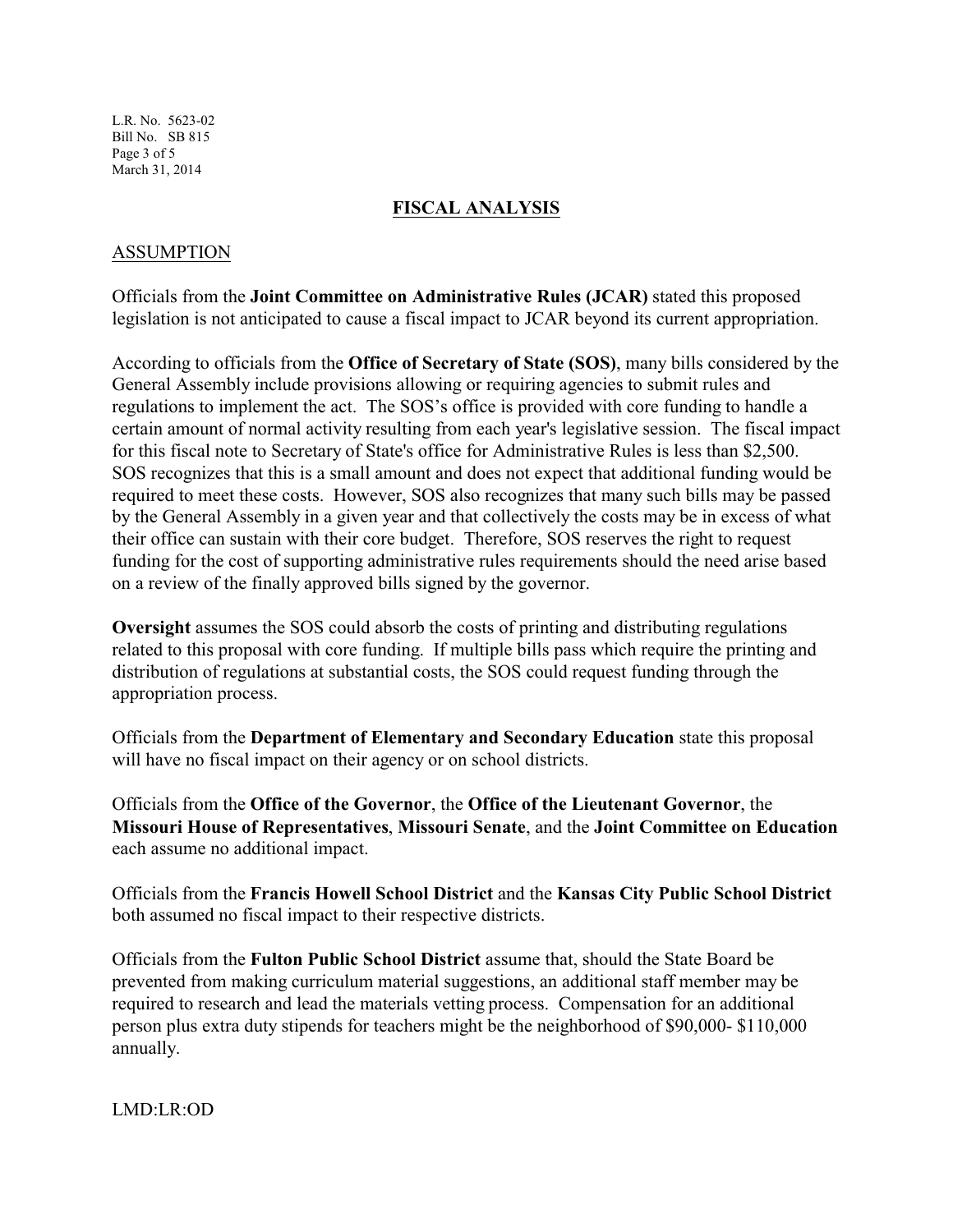L.R. No. 5623-02 Bill No. SB 815 Page 4 of 5 March 31, 2014

#### ASSUMPTION (continued)

In response to similar legislation from this session (HB 1158), officials from the **Parkway School District** assumed no fiscal impact to their district.

**Oversight** assumes districts could continue to use existing curriculum materials and would update them as needed. Oversight assumes the process to update curriculum materials could be done with existing resources.

Officials from the following school districts: Blue Springs, Branson, Caruthersville, Charleston R-I, Cole R-I, Columbia, Fair Grove, Harrison R-IX, Independence, Jefferson City, Johnson County R-7, Kirksville, Kirbyville R-V, Lee's Summit, Malden R-I, Malta Bend, Mexico, Monroe City R-I, Nixa, Pattonville, Raymore-Peculiar R-III, Raytown, Riverview Gardens, Sedalia, Sikeston, Silex, Special School District of St. Louis County, Spickard R-II, Springfield, St Joseph, St Louis, St. Charles, Sullivan, Warren County R-III, and Waynesville did not respond to **Oversight's** request for fiscal impact.

| FISCAL IMPACT - State Government | FY 2015<br>$(10 \text{ Mo.})$ | FY 2016    | FY 2017                       |
|----------------------------------|-------------------------------|------------|-------------------------------|
|                                  | <u>\$0</u>                    | <u>\$0</u> | $\underline{\underline{\$0}}$ |
| FISCAL IMPACT - Local Government | FY 2015<br>$(10 \text{ Mo.})$ | FY 2016    | FY 2017                       |
|                                  | <u>\$0</u>                    | <u>\$0</u> | <u>\$0</u>                    |

#### FISCAL IMPACT - Small Business

No direct fiscal impact to small businesses would be expected as a result of this proposal.

#### FISCAL DESCRIPTION

The proposed legislation appears to have no direct fiscal impact.

This legislation is not federally mandated, would not duplicate any other program and would not require additional capital improvements or rental space.

LMD:LR:OD